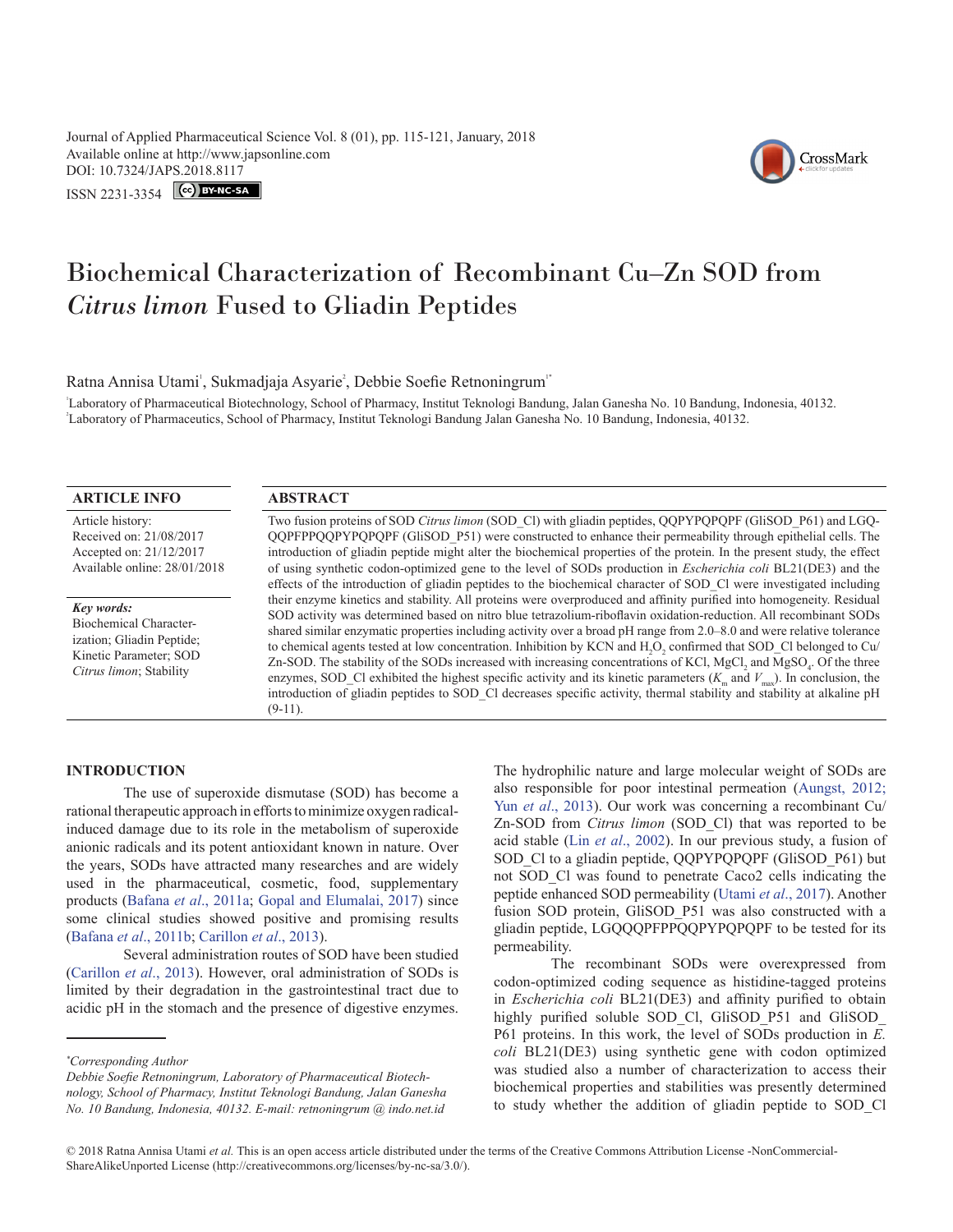affected the properties of protein fusions, GliSOD\_P51 and GliSOD P61. The results of this study will provide information for further *in vitro* permeability study, their potential use in the pharmaceutical field, formulation purposes, and storage of the recombinant SODs.

#### **MATERIAL AND METHODS**

#### **Bacterium and plasmids**

*E. coli* strains BL21(DE3) (Invitrogen, USA) for protein expression is maintained at the Laboratory of Pharmaceutical Biotechnology, the School of Pharmacy, Institut Teknologi Bandung, Indonesia. The plasmids for overexpression were pJExpress416 (ATUM, https://www.atum.bio/) for GliSOD\_P61 and pET16b (Genscript, http://www.genscript.com/) for SOD\_Cl and GliSOD\_P51. The recombinant *E. coli* was grown in selective medium containing 100 µg/mL ampicillin for clone selection and protein overproduction.

#### **DNA construction**

The gliadin peptide sequence was fused to the amino terminus of a complete amino acid sequence of SOD\_Cl (accession no. AF318938, GenBank, NCBI) i.e. LGQQQPFPPQQ PYPQPQPF and QQPYPQPQPF to create GliSOD\_P51 and GliSOD\_P61, respectively using genetic engineering approach. Analysis of SOD *C. limon* sequence (accession no. AF318938.1, GenBank, NCBI) using Rare Codon Calculator (http://nihserver. mbi.ucla.edu/RACC/) revealed the presence of AGG and AGA, codons rarely employed in *E. coli*. Codon Adaptation Index (CAI) analysis was performed using CAI Calculator (http://ppuigbo. me/programs/CAIcal/). In an attempt to increase the level of recombinant SOD\_Cl, GliSOD\_P51 and GliSOD\_P61 production in *E. coli*, codon optimization strategy performed by OPTIMIZER software (http://genomes.urv.es/OPTIMIZER) based on *E. coli* B preferred codons (http://www.kazusa.or.jp/codon/). The coding regions were each commercially synthesized and cloned to create pET16b\_SODCl, pET16b\_GliSODP51 by GenScript and pJX416\_GliSODP61 by ATUM.

#### **Protein overexpression and purification**

A single colony of recombinant *E. coli* was inoculated into 5 ml Terrific Broth (TB) supplemented with ampicillin 0.1 mg/mL. This culture was grown overnight at 37°C and subcultured for protein expression with induction by Isopropyl β-D-1-thiogalactopyranoside (IPTG) final concentration of 0.5 mM for 4h for GliSOD\_P61 and 22°C without IPTG induction for 24h for SOD\_Cl and GliSOD\_P51. The cell pellets were harvested by centrifugation (4500 *g*, 4°C, 20 min), resuspended in Lysis-Equilibration-Wash Buffer containing 1 mM Phenylmethylsulfonyl Fluoride and lysed by sonication using Ultrasonic Homogenizers CY-500 (Optic Ivymen System, Italy). Cell debris were removed by centrifugation (4500 x *g* 4°C, 20 min) and the supernatant was collected by decantation. Protein purification was performed at room temperature using cOmpleteTM His-tag Purification Resin (Roche Applied Science, Mannheim, Germany) and the recombinant SODs were eluted by 250 mM imidazole. All fractions containing purified protein were concentrated using a 10 kDa Nanosep devices by cold centrifugation. The concentrated purified protein was analyzed by

a Coomassie brilliant blue stained 10% sodium dodecyl sulfate polyacrylamide gel electrophoresis (SDS PAGE).

#### **Superoxide dismutase assay**

SOD activity was determined by measuring its ability to inhibit photochemical reduction of nitro blue tetrazolium (NBT), following the published procedure (Kostyuk *et al*., 2004) with slight modifications. Assay mixture consisted of 12  $\mu$ M Riboflavin, 0.8 mM Tetramethylethylenediamine (TEMED), 85 µM NBT in 0.016 M phosphate buffer of pH 7.8. Riboflavin was then added last and mixed by shaking. One set of tubes was illuminated under fluorescent light source for 5 min. Mixture without SOD was similarly exposed to the light as well as in dark and used as controls. Absorbance was measured at 560 nm. Activity staining was performed as published procedure (Retnoningrum *et al*., 2017) where samples containing the enzyme were first separated in a 10% native PAGE gel for 2 h at 80 V. The gel containing duplicate lanes was sliced into two parts. One part was stained for SOD activity and the other part was stained with Coomassie Blue. Gels were soaked in 1.23 mM NBT for 20 min followed by immersion for 15 min in a solution containing 28 mM TEMED, 0.028 mM riboflavin and 100 mM potassium phosphate buffer of pH 7.8. The gel was then placed on a dry white illumination tray for 15 min. The intensity of activity indicated as clear band.

One unit activity (U) of SOD is defined as that amount of protein that inhibits NBT reduction by 50% and specific activity is defined as the rSOD activity per milligram protein (U/mg) and was determined using purified protein at varying concentrations. A graph was drawn by plotting the percent inhibition versus log rSOD concentrations (Indrayati *et al*., 2014). The kinetic parameters of the purified enzyme were determined by using riboflavin as a substrate at varying concentrations  $(0.52 \mu M - 0.36$ mM). The activity assay was performed as described earlier then a Lineweaver-Burk plot was drawn in the coordinates (1/V on 1/S). S is the concentration of the substrate, and V is the rate of product formation at a substrate concentration (Kumar *et al*., 2014).

## **Stability assay**

Thermo- and pH-stability of the three SODs was determined in this study. The pH stability was determined in pH 2-11 using following buffers (50 mmol L<sup>-1</sup>): HCL-KCl (pH 2), citric acid-Na<sub>3</sub>citrate (pH 3-5), phosphate (pH 6-7), Tris-HCl (pH 8-9) and glycine/NaOH (pH 10-11) at 37°C for 60 min in a microcentrifuge tube. In the thermostability, SOD was pretreated at different temperatures (from 37°C to 80°C) for 60 min at optimum pH. The residual SOD activity was determined as in the colorimetric SOD assay. The effect of some chemicals on SOD activity was determined at optimum pH buffer containing 1, 10 and 20 mM KCN, EDTA, CaCl<sub>2</sub>, KCl, MgCl<sub>2</sub>, H<sub>2</sub>O<sub>2</sub>, ZnSO<sub>4</sub>, and MgSO4 . The residual SOD activity was assayed after treatment for 60 min at 37°C.

## **Statistical analysis**

Kinetic and statistical calculations of the results were carried out using the MS Office software and Minitab 17 programs (https://www.minitab.com). Statistical analysis of the research results determining differences between groups was carried out by analysis of variance followed by an unpaired two-tailed Student's t-test.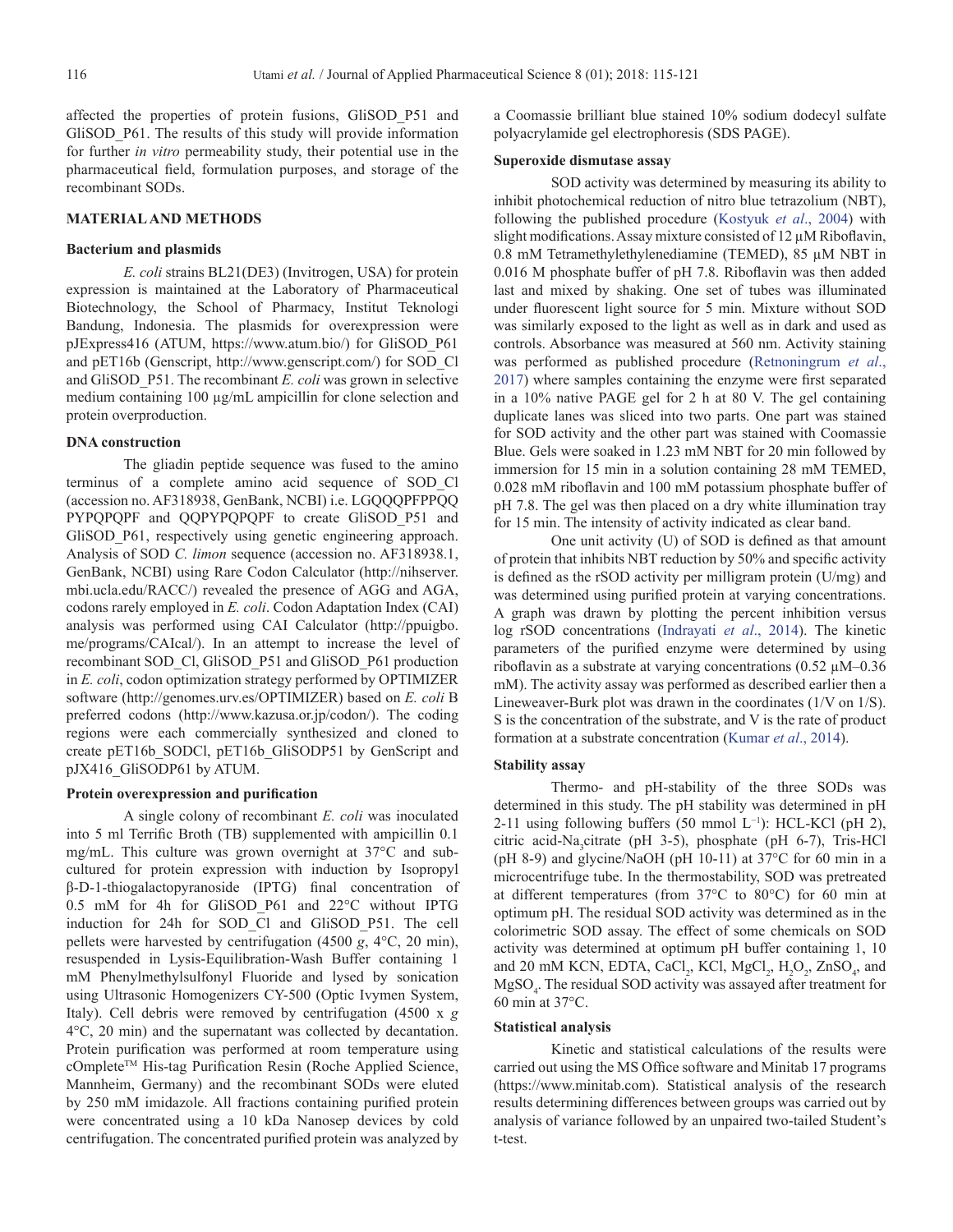## **RESULTS & DISCUSSION**

## **Gene construction, overproduction and purification of SOD**  *Citrus limon*

In the current study, we optimized the coding sequence for expression SOD\_Cl, GliSOD\_P51 and GliSOD\_P61. CAI values of optimized sequences were significantly improved and considered to be high (Table 1). Coding regions with high CAI value were reported to be accounted for a high-level of protein expression (Kudla *et al*., 2009) and protein with high level production was more easily obtained from a gene with high CAI (Gustafsson *et al*., 2012). GC contents of optimized sequence increased from 47.5% to 54.7% and they were more similar with that of *E. coli* genome. In several studies, high expression levels (35-90% of total proteins) were observed from codon-optimized genes i.e ProFalcaipain-2, the human recombinant Interferon2b fusion protein and bone morphogenetic protein-2 in *E. coli* systems ([Retnoningrum](#page-6-2) *et al*., 2010, 2012; Sarduy *et al*., 2012). Our results showed high expression of three recombinant proteins was produced at 39.84%–42.38% of total intracellular host proteins (Figure 1A). The three proteins were obtained with purity level higher than >95% based on Coomassie blue stained SDS PAGE analysis (Figure 1C). Introduction of gliadin sequence to SOD\_Cl in GliSOD\_P51 and GliSOD\_P61 retained the dismutase activity based on zymography assay (Figure 1B and 1D).

**Table 1**: The values of CAI and %GC of SOD coding sequences.

| <b>Coding sequences</b> | <b>CAI</b> | $%$ GC |
|-------------------------|------------|--------|
| SOD Cl <sup>*</sup>     | 0.543      | 47.5   |
| SOD Cl <sup>**</sup>    | 0.875      | 53.6   |
| GliSOD P51**            | 0.821      | 52.6   |
| GliSOD P61**            | 0.865      | 52.4   |

\* Before or \*\*after codon optimization.



**Fig. 1**: Profile of recombinant SODs in crude extract *E. coli* and in purified forms. Total soluble protein profile analysis by SDS PAGE (A) NATIVE PAGE with coomasie blue staining and zymography (B) purified protein profile analysis by SDS PAGE (C) NATIVE PAGE with coomasie blue staining and zymography (D).

#### **Specific activity and kinetic parameters of purified SOD**

The specific activity of SOD\_Cl was previously reported i.e 7456 units/mg (Lin *et al*., 2002) but its kinetic parameters  $(K<sub>m</sub>$  and  $V<sub>max</sub>$  values) has not been determined. In the present study, specific activity and kinetic parameters were determined for the three purified protein. In our study, the specific activity of SOD\_Cl was 6832 units/mg and the introduction of gliadin peptide to SOD\_Cl decreased the specific activity i.e. GliSOD\_ P51 (5191 units/mg) and GliSOD\_P61 (4790 units/mg) (Figure

2). However, the specific activities of our SODs were higher than those of others reported SODs such as Cu/Zn-SOD from *Cicer arietinum*, 157.5 U/mg (Singh *et al*., 2013), Cu/Zn-SOD *Cucurbita moschata*, 1794 U/mg (Qin *et al*., 2012), Cu/Zn-SOD *Allium sativum*, 2867 U/mg (Liu *et al*., 2010), 4619 U/mg [\(Wang](#page-6-3) *et al*[., 2012\)](#page-6-3), and Cu/Zn-SOD from *Black soybean*, 4124 U/mg (He *et al*., 2008). The high specific activity of SODs allows the use of low dose for their efficacy resulting low toxicity and less side effect.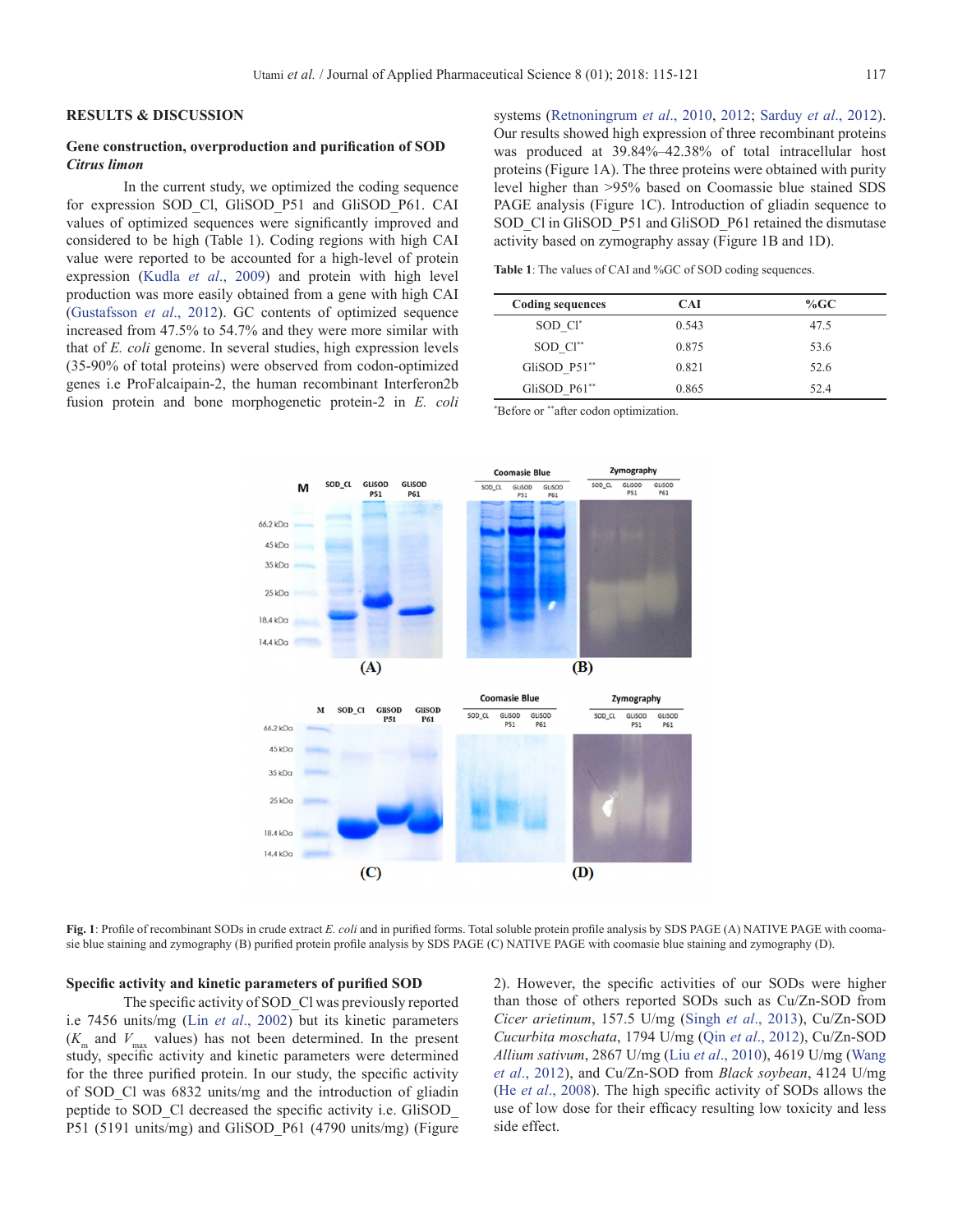

Fig. 2: Inhibition NBT reduction by recombinant SOD\_Cl, GliSOD\_P51 and GliSOD\_P61. Specific activity is defined as the rSOD activity per milligram of total protein (U/mg) calculated by plot of percent inhibition versus log rSOD concentration. ( $-\$ ) SOD\_Cl, ( $-\$ ) GliSOD\_P51 and ( $-\$ ) GliSOD\_P61.

**Table 2**: Kinetic parameters of recombinant SOD\_Cl, GliSOD\_P51, GliSOD\_P61 and others SOD from different sources.

| <b>Source</b>               | $K_{\rm m}$                         | max                                                        | <b>References</b>                |
|-----------------------------|-------------------------------------|------------------------------------------------------------|----------------------------------|
| SOD CI                      | $264.8 \mu M$                       | $2.461 \text{ }\mu\text{Ms}^{-1}$                          | This research                    |
| GliSOD P51                  | 243.9 µM                            | $2.111 \mu M s^{-1}$                                       | This research                    |
| GliSOD P61                  | 74.4 µM                             | $1.03 \text{ uMs}^1$                                       | This research                    |
| Cu.Zn SOD Cicer arietinum   | $10.16 \pm 2.5 \text{ }\mu\text{M}$ | $\overline{\phantom{a}}$                                   | (Singh <i>et al.</i> , 2013)     |
| Cu,Zn SOD Curcuma aromatica | $47 \pm 8$ µM                       | $1250 \pm 24$ units/mg                                     | (Kumar <i>et al.</i> , 2014)     |
| Mn SOD Stemona tuberosa     | $2738.9 \pm 32 \,\mu M$             | $38.167 \pm 0.021$ µmol.min <sup>-1</sup> mg <sup>-1</sup> | (Niyomploy <i>et al.</i> , 2014) |
| Mn SOD Curcuma aeruginosa   | $1510 \pm 14 \mu M$                 | $254.1 \pm 0.022$ µmol.min <sup>-1</sup> mg <sup>-1</sup>  | (Moon-Ai et al., 2012)           |

We also studied the kinetic properties the three SODs. The introduction of gliadin peptide in GliSOD\_P51 only slightly altered the  $K_{\text{m}}$  and  $V_{\text{max}}$  values. On the other hand, the  $K_{\text{m}}$  and  $V_{\text{max}}$ values of GliSOD\_P61 decreased about 3 and 2 fold, respectively than that of SOD\_Cl. The inclusion of QQPYPQPQPF gliadin peptide may have reduced the number of active sites in the enzyme molecule. The three SODs displayed different  $K_{\text{m}}$  and  $V_{\text{max}}$  values than those Cu/Zn-SOD from different sources (Table 2).

As a therapeutic-enzymes, low  $K_{\text{M}}$  and high  $V_{\text{max}}$  values are preferable in order to maximize the efficiency at the very low enzyme and substrate concentrations as occurred in the human body. A low  $K_{\text{M}}$  means less substrate required for the enzymatic reaction to occur (a high affinity of the enzyme for the substrate). Since *in vivo* substrate levels usually are too low, reaction velocities are strongly affected by enzyme-substrate affinity  $(K_M)$  (Kumar *et al.*, 2014). Compared to Cu/Zn-SOD from *C. arietinum* and *Curcuma aromatica*, the three SODs displayed higher  $K<sub>M</sub>$  but lower than Mn SOD from *Stemona tuberosa* or *Curcuma aeruginosa*. However the three SODs still have good  $K<sub>M</sub>$  value since for most enzymes, *K*<sub>M</sub> lies between  $10^{-1}$  and  $10^{-7}$  M (Berg *et al.*, 2002).

#### **pH and thermal stability**

Many environmental factors include temperature, pH, ionic strength, metal ions from physical and chemical processes can lead to proteins destabilization. Temperature and pH have the greatest influence on protein stability since the activity and stability of proteins, in general, are pH and temperature dependent (Talley and Alexov, 2010). In the present study, the effect of incubation in various pHs on superoxide dismutation activity was studied. Our results showed that the three SODs displayed equal stability in pH 2-8. The residual activity of GliSOD\_P51 significantly decreased at higher pHs (9-11) and GliSOD P61 at pH 10-11 compared to that of SOD Cl (Figure 3A). These results did not corroborate with Lin studies at 2008 (Lin *et al*., 2002) showed that equal stability of SOD\_Cl at pH 9-11, probably due to different assay used in this study.

The enzyme activity decreased in alkaline pH might be due to deprotonation of amino acid residue near active site that leads to inhibition (Kumar *et al*., 2016) or dimer dissociation due to disruption of hydrogen bonds that plays role in interactions between side chains of each monomer (Retnoningrum *et al*., 2017). The difference in residual activity for the three proteins in alkaline pH especially at pH 9-11 for GliSOD\_P51 and GliSOD\_P61 at pH 10-11 may be due to the presence of the gliadin peptide at the amino-terminus of the GliSOD\_P51 and GliSOD\_P61 that resulted in structure and conformational changes leading to decrease in enzyme activity.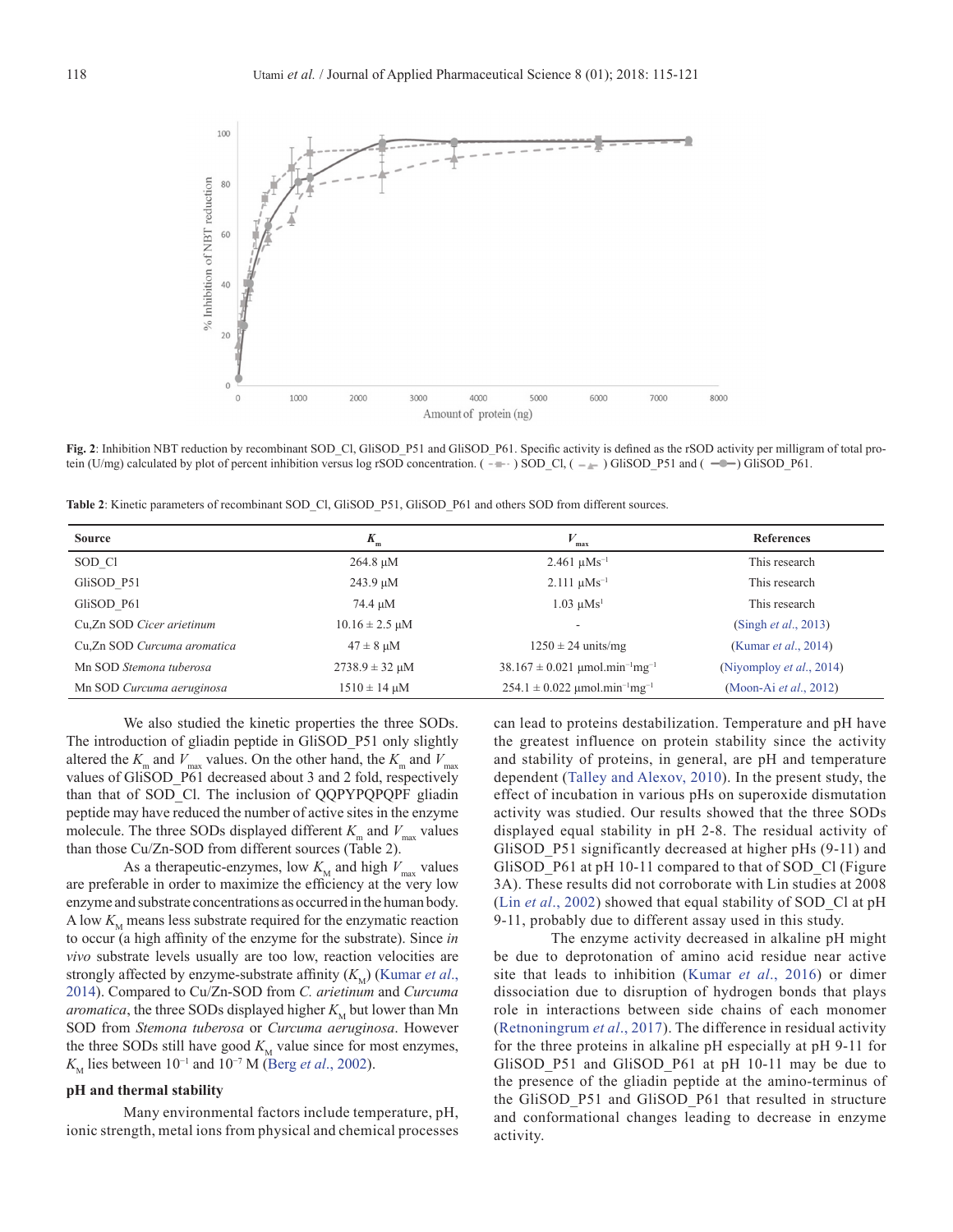**Table 3**: Effects of chemical reagents on the activity of purified SOD Cl, GliSOD P51 and GliSOD P61.

|                   | <b>Residual Activity (%)</b> |                         |                  |                   |                          |                  |                   |                   |                   |
|-------------------|------------------------------|-------------------------|------------------|-------------------|--------------------------|------------------|-------------------|-------------------|-------------------|
| <b>Chemicals</b>  |                              | $1 \text{ }\mathrm{mM}$ |                  |                   | $10 \text{ }\mathrm{mM}$ |                  |                   | $20 \text{ mM}$   |                   |
|                   | SOD CI                       | GliSOD P51              | GliSOD P61       | SOD CI            | GliSOD P51               | GliSOD P61       | SOD CI            | GliSOD P51        | GliSOD P61        |
| <b>KCN</b>        | $56.57 \pm 6.07$             | $58.17 \pm 9.27$        | $25.53 \pm 5.45$ | $26.87 \pm 4.69$  | $35.03 \pm 11.97$        | $18.31 \pm 6.02$ | $6.77 \pm 1.88$   | $28.81 \pm 9.95$  | $0 \pm 0$         |
| <b>EDTA</b>       | $71.78 \pm 7.57$             | $92.37 \pm 6.95$        | $93.60 \pm 1.87$ | $39.58 \pm 2.51$  | $81.70 \pm 4.61$         | $78.48 \pm 4.84$ | $18.17 \pm 3.47$  | $51.77 \pm 12.49$ | $68.22 \pm 1.72$  |
| CaCl,             | $91.45 \pm 7.38$             | $94.99 \pm 5.75$        | $91.44 \pm 3.05$ | $76.49 \pm 5.48$  | $99.48 \pm 2.85$         | $87.03 \pm 1.73$ | $65.70 \pm 4.10$  | $101.89 \pm 4.48$ | $73.91 \pm 4.47$  |
| KCI               | $71.53 \pm 5.51$             | $94.01 \pm 5.53$        | $97.67 \pm 1.94$ | $97.03 \pm 2.31$  | $96.62 \pm 2.33$         | $97.83 \pm 1.89$ | $104.10 \pm 1.96$ | $97.66 \pm 1.84$  | $100.91 \pm 3.25$ |
| MgCl,             | $79.32 \pm 9.52$             | $92.36 \pm 5.91$        | $94.45 \pm 2.81$ | $101.40 \pm 0.98$ | $96.72 \pm 2.57$         | $92.53 \pm 3.62$ | $104.76 \pm 1.83$ | $98.19 \pm 4.34$  | $91.20 \pm 1.54$  |
| H, O,             | $45.20 \pm 3.78$             | $98.90 \pm 8.37$        | $96.95 \pm 1.68$ | $32.43 \pm 5.29$  | $93.06 \pm 6.21$         | $80.58 \pm 4.78$ | $14.61 \pm 8.07$  | $87.75 \pm 13.79$ | $64.77 \pm 8.76$  |
| ZnSO <sub>4</sub> | $74.64 \pm 9.41$             | $90.45 \pm 3.76$        | $54.75 \pm 7.98$ | $27.00 \pm 2.30$  | $74.85 \pm 7.87$         | $18.65 \pm 2.03$ | $18.29 \pm 0.70$  | $46.12 \pm 5.06$  | $0 \pm 0$         |
| MgSO              | $50.44 \pm 2.72$             | $93.88 \pm 6.75$        | $65.48 \pm 7.42$ | $76.19 \pm 4.04$  | $93.23 \pm 7.06$         | $75.94 \pm 9.36$ | $101.53 \pm 0.65$ | $98.38 \pm 4.88$  | $73.51 \pm 5.12$  |



**Fig. 3**: Stability of the recombinant SOD\_Cl, GliSOD\_P51 and GliSOD\_P61. (A) Effect of pH on the activity of SOD\_Cl ( $\Box$ ), GliSOD\_P51 ( $\Box$ ) and Gli-SOD\_P61 ( ). The purified SOD was incubated in 0.05 M buffers pH range from 2.0 to 11.0 at 37°C for 60 min. (B) Effect of temperature on the activity of SOD\_Cl  $(\cdot \cdot \cdot \cdot \cdot)$ , GliSOD\_P51  $(\cdot \cdot \cdot \cdot \cdot)$  and GliSOD\_P61  $(\cdot \cdot \cdot \cdot \cdot)$ . SOD was preheated at different temperatures (from 37°C to 80°C) for 60 min, respectively at pH optimum. The residual enzyme activity was determined. Results are presented as mean  $\pm$  SD. (n = 3-8). An asterisk (\*) sign indicates means are significantly different ( $p < 0.05$ ).

Thermal stability is important to the commercial application of enzymes in several ways. The results showed that faster degradation of the three SODs was observed as higher temperature, especially above 50°C (Figure 3B). SOD\_Cl, GliSOD P51 and GliSOD P61 were found to have moderate thermostability since the three of SODs retained more than 84% of their activity after incubation at 50°C for 1h. Their thermal stability was similar to SOD from *C. moschata* which retained more than 50% of its activity after incubation at 55°C for 2h (Qin *et al*., 2012) and to SOD from *Glycine max cv* that was not affected under 50°C, and gradually inactivated as the temperature

was raised (Wang *et al*[., 2012](#page-6-3)). Compared to SOD\_Cl, there are significantly decreased residual activity at 60°C for GliSOD\_P51 while GliSOD\_P61 at 40-80°C. GliSOD\_P61 displayed lower thermal stability compared to SOD\_Cl and GliSOD\_P51. These data conclude that addition of gliadin peptide decreases thermal stability of SOD\_Cl. Based on the results above, the effect of the gliadin peptide on SOD\_Cl stability showed that the introduction of gliadin peptide influences pH stability and thermal stability. However, since proteins showed good stability at pH 7 and 37°C, further permeability studies will be performed at pH 7.4 and at 37°C. This condition will minimize protein instability or degradation.

#### **Effect chemicals on SOD stability**

Depending on the type and concentration, ions or metal ions may also stabilize or destabilize a protein. The common sources of ions are excipients used in formulations or reagents used during manufacturing process while common sources of metal ions are the metal impurities from manufacturing equipment. In the present study, the changes of the SOD activity under different concentrations of different metal or ionic solutions were studied. The results are depicted in Table 3. Generally, treatments with KCN, EDTA, CaCl<sub>2</sub>,  $H_2O_2$ , and ZnSO<sub>4</sub> caused reduction of activity of the three SOD proteins with various degrees and the activity level decreased with the increase of the metal or ionic solution concentration except for GliSOD\_P51 treatment with CaCl<sub>2</sub>. In contrast, the treatments with KCl,  $MgCl<sub>2</sub>$ , and  $ZnSO<sub>4</sub>$  showed strong inhibition activity as the concentration decreased.

Compare to SOD\_Cl, the addition of gliadin peptide in GliSOD\_P51 and GliSOD\_P61 increased their resistances when incubated with metal or ionic solutions at all concentrations. It can conclude that addition gliadin peptide may have caused more tight folding thus less exposed active sites leading to higher resistances, respectively than that of SOD\_Cl. KCN and  $H_2O_2$  are known to be inhibitors for Cu/Zn-SODs (Kumar *et al*., 2016; [Paital](#page-5-4) *et al*., [2016\)](#page-5-4).  $H_2O_2$  is a strong oxidant and it can block the reduction and oxidation of Cu ion (Wang *et al*[., 2012\)](#page-6-3) or involves in the destruction of a histidine residue associated with copper (Bray *et al*., 1974). Significant inhibition by EDTA proved that SOD is a metalloenzyme. EDTA is a common chelating agent, which affects the enzyme activity by chelating the metal factor of the enzyme, in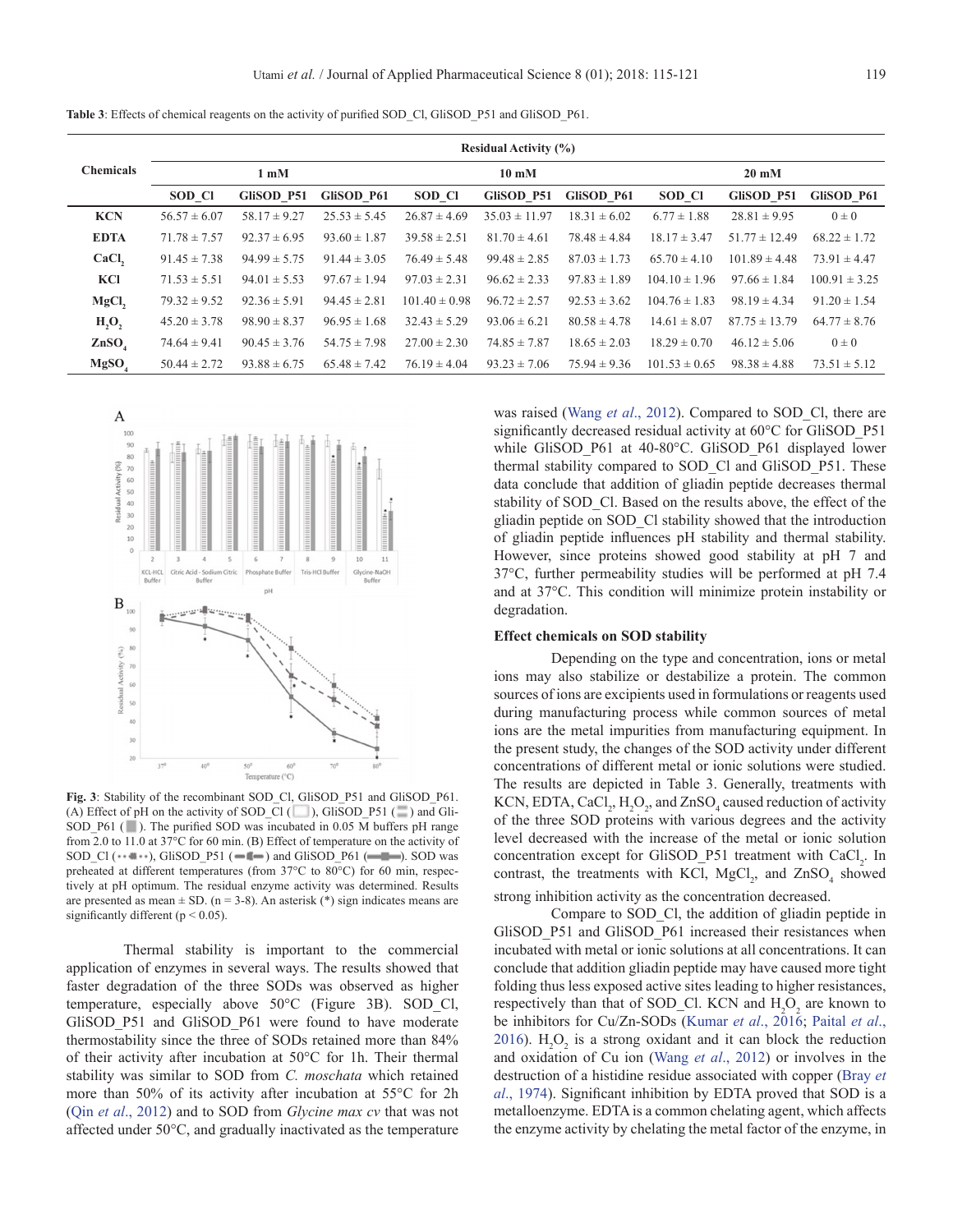this case,  $Cu^{2+}$  ion. Although it has a conserved  $Zn^{2+}$  binding site, the dismutation activity of SOD\_Cl, GliSOD\_P51 and GliSOD P61 were lost in the presence of  $\mathbb{Z}n^{2+}$  ions and an addition of 100 mM  $ZnSO_4$  leads to precipitation (data was not shown). ZnSO<sub>4</sub> decreases SODs activity since it can combine with the active site of the enzyme and replaces Cu<sup>2+</sup> ion ([Wang](#page-6-3) *et al.*, [2012\)](#page-6-3).

Research (Wang *et al*[., 2012](#page-6-3)) showed that chemical agents such as EDTA,  $MgCl_2$ ,  $H_2O_2$  and  $ZnSO_4$  had a similar effect when incubated with *black soybean* SOD which remarkably inhibited the enzyme activity. This observation indicated that the effect of chemicals on SOD activity was highly dependent on the type of metals and their concentrations. Generally, taken together from the stability data from this study, the addition of gliadin peptides influences unit activity and stability however three of SODs showed good stability for their potential use in the pharmaceutical field, formulation purposes, and storage of the recombinant SODs.

### **CONCLUSIONS**

In conclusion, SOD\_Cl, GliSOD\_P51 and GliSOD\_P61 from synthetic codon-optimized gene were overexpressed in *E. coli* at a high level relative to total proteins as a soluble protein. The purified protein was confirmed to be as SOD\_Cl, GliSOD\_P51 and GliSOD\_P61 based on its molecular weight size in a SDS-PAGE analysis and their dismutase activity using NBT-riboflavin oxidation-reduction based assay. In this paper, we show that two gliadin peptides fused to SOD\_Cl retain the antioxidant activity of the GliSOD\_P51 and GliSOD\_P61 protein but slightly alter their specific activity, kinetic parameter, pH and thermal stability and stability against chemicals. However, the two of proteins still display high specific activity, quite stable to thermal exposure and activity at a wide pH range indicating they are kinetically stable and industrially relevant enzymes. Moreover, their activity at acid pH showed potentiality for oral administration. The presented work is the first report on high level expression of the three SODs in *E. coli* after codon optimization and the properties of the three SODs.

#### **LIST OF ABBREVIATIONS**

| CAI          | Codon Adaptation Index                                                         |  |  |
|--------------|--------------------------------------------------------------------------------|--|--|
| GliSOD P51   | Gliadin<br><b>P51</b><br>Peptide<br>(LGQQQPFPPQQPYPQPQPF) fused<br>with SOD Cl |  |  |
| GliSOD P61   | Gliadin Peptide P61 (QQPYPQPQPF)<br>fused with SOD Cl                          |  |  |
| <b>NBT</b>   | Nitro blue tetrazolium                                                         |  |  |
| PAGE         | Polyacrilamide Gel Elctrophoresis                                              |  |  |
| <b>SDS</b>   | Sodium Dodecyl Sulphate                                                        |  |  |
| <b>SOD</b>   | Superoxide Dismutase                                                           |  |  |
| SOD CI       | SOD Citrus limon,                                                              |  |  |
| <b>TEMED</b> | Tetramethylethylenediamine.                                                    |  |  |

## **ACKNOWLEDGEMENT**

This work was supported in part by Program Riset dan

Inovasi ITB 2014 and Program Riset Pembinaan Iptek Kedokteran, Kementerian Kesehatan Indonesia 2015.

#### **REFFERENCES**

Aungst BJ. Absorption enhancers: applications and advances. AAPS J. 2012; 14:10–18.

Bafana A, Dutt S, Kumar S, Ahuja PS. Superoxide dismutase: an industrial perspective. Crit. Rev. Biotechnol, 2011a; 31:65–76.

Bafana A, Dutt S, Kumar A, Kumar S, Ahuja PS. The basic and applied aspects of superoxide dismutase. J. Mol. Catal. B Enzym. 2011b; 68:129–138.

<span id="page-5-3"></span>Berg JM, Tymoczko JL, S.L. 2002. The Michaelis-Menten Model Accounts for the Kinetic Properties of Many Enzymes-Biochemistry-NCBI Bookshelf.

Bra, RC, Cockle SA, Fielden EM, Roberts PB, Rotilio G, Calabrese, L. Reduction and inactivation of superoxide dismutase by hydrogen peroxide. Biochem. J. 1974; 139:43–48.

<span id="page-5-1"></span>Carillon J, Rouanet JM, Cristol JP, Brion R. Superoxide dismutase administration, a potential therapy against oxidative stress related diseases: Several routes of supplementation and proposal of an original mechanism of action. Pharm. Res. 2013; 30:2718–2728.

<span id="page-5-0"></span>Gopal RK, Elumalai S. Industrial Production of Superoxide Dismutase (SOD): A Mini Review. J. Probiotics Heal. 2017; 5:3.

Gustafsson C, Minshull J, Govindarajan S, Ness J, Villalobos A, Welch M. Engineering genes for predictable protein expression. Protein Expr. Purif. 2012; 83:37–46.

He N, Li Q, Sun D, Ling X. Isolation, purification and characterization of superoxide dismutase from garlic. Biochem. Eng. J. 2008; 38:33–38.

Indrayati A, Asyarie S, Suciati, T, Retnoningrum DS. Study on the properties of purified recombinant superoxide dismutase from staphylococcus equorum, A local isolate from Indonesia. Int. J. Pharm. Pharm. Sci. 2014; 6:440–445.

Kostyuk V, Potapovich AI, Strigunova EN, Kostyuk TV, Afanas'ev IB. Experimental evidence that flavonoid metal complexes may act as mimics of superoxide dismutase. Arch. Biochem. Biophys. 2004; 428:204–208.

Kudla G, Murray AW, Tollervey D, Plotkin1 JB. Coding-Sequence Determinants of Gene Expression in *Escherichia coli*. Science. 2009; 324:255–258.

Kumar A, Kaachra A, Bhardwaj S, Kumar S. Copper, zinc superoxide dismutase of *Curcuma aromatica* is a kinetically stable protein. 2014; 49:1288–1296.

Kumar A, Sharma M, Bhardwaj PK, Vats SK, Singh D, Kumar S. Copper, zinc superoxide dismutase from Caragana jubata: A thermostable enzyme that functions under a broad pH and temperature window. Process Biochem. 2016; 51:1434–1444.

Lin M-W, Lin M-T, Lin CT. Copper/zinc-superoxide dismutase from lemon cDNA and enzyme stability. J. Agric. Food Chem. 2002; 50:7264–7270.

Liu J, Wang J, Yin M, Zhu H, Lu J, Cui Z. Food and Bioproducts Processing Purification and characterization of superoxide dismutase from garlic. Food Bioprod. Process. 2010; 89:294–299.

<span id="page-5-2"></span>Moon-Ai W, Niyomploy P, Boonsombat R, Sangvanich P, Karnchanatat A. A superoxide dismutase purified from the rhizome of *Curcuma aeruginosa* roxb. as inhibitor of nitric oxide production in the macrophage-like RAW 264.7 cell line. Appl. Biochem. Biotechnol. 2012; 166:2138–2155.

Niyomploy P, Boonsombat R, Karnchanatat A, Sangvanich P. A Superoxide Dismutase Purified From The Roots From *Stemona tuberosa*. Prep. Biochem. Biotechnol. 2014; 44:663–679.

<span id="page-5-4"></span>Paital B, Sablok G, Kumar S, Singh SK, Chainy GBN. Investigating the Conformational Structure and Potential Site Interactions of SOD Inhibitors on Ec-SOD in Marine Mud Crab Scylla serrata: A Molecular Modeling Approach. Interdiscip. Sci. Comput. Life Sci. 2016; 8:312–318.